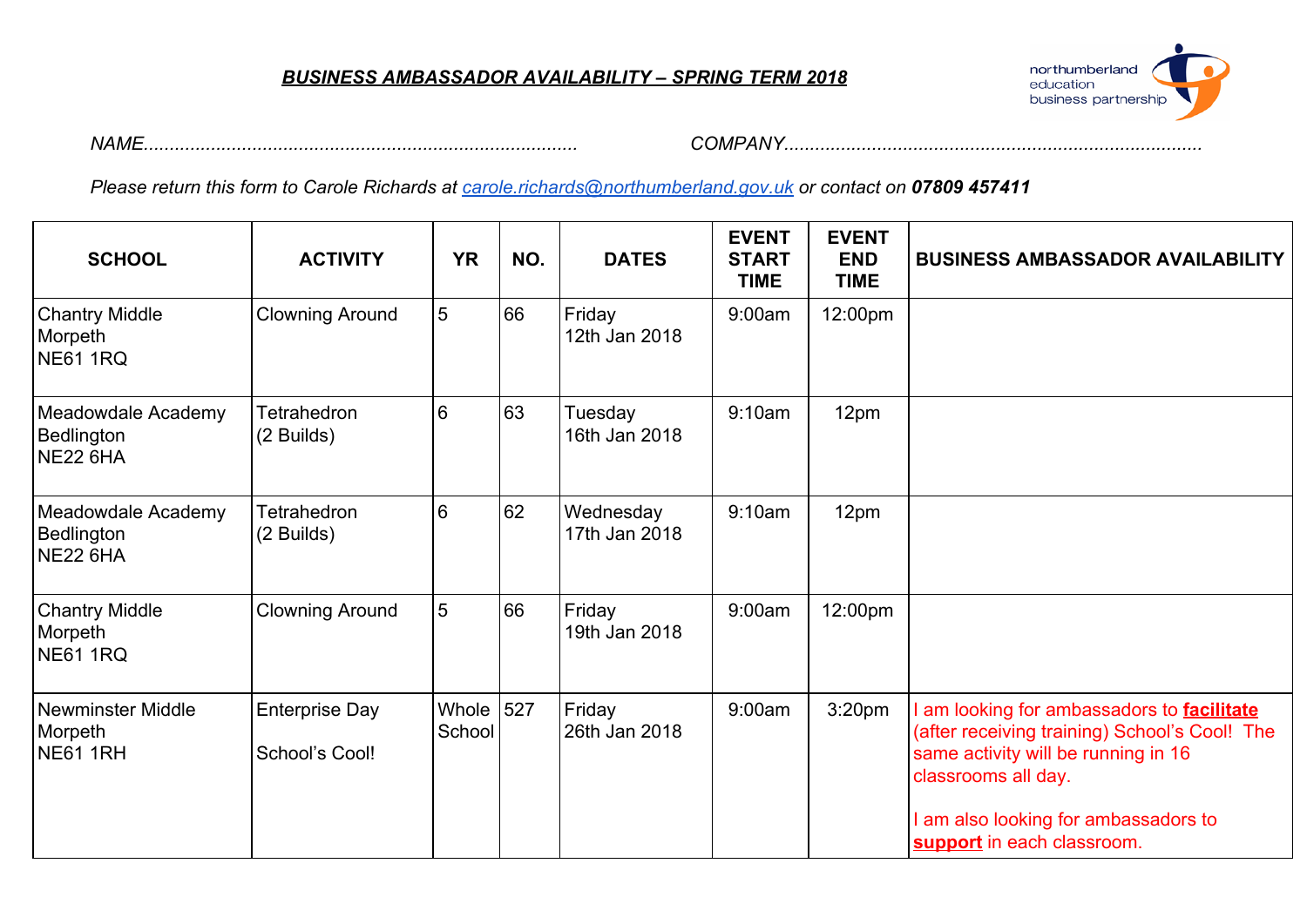| <b>Bedlingtonshire High</b><br><b>NE22 7DS</b>                | <b>Brilliant Bags</b>  | 8              | 56  | Thursday<br>1st Feb 2018   | 9:20am | 12:40pm |                                                                                                                                                                                                                                          |
|---------------------------------------------------------------|------------------------|----------------|-----|----------------------------|--------|---------|------------------------------------------------------------------------------------------------------------------------------------------------------------------------------------------------------------------------------------------|
| <b>Seaton Delaval First</b><br><b>NE25 0EP</b>                | <b>Clowning Around</b> | $\overline{4}$ | 29  | Wednesday<br>7th Feb 2018  | 9:00am | 11:50am |                                                                                                                                                                                                                                          |
| <b>Bedlingtonshire High</b><br><b>NE22 7DS</b>                | <b>Brilliant Bags</b>  | 8              | 56  | Thursday<br>8th Feb 2018   | 9:20am | 12:40pm |                                                                                                                                                                                                                                          |
| <b>Chantry Middle</b><br>Morpeth<br><b>NE61 1RQ</b>           | <b>Duck Production</b> | $\overline{7}$ | 67  | Friday<br>9th Feb 2018     | 9:00am | 12:00pm |                                                                                                                                                                                                                                          |
| <b>Chantry Middle</b><br>Morpeth<br><b>NE61 1RQ</b>           | <b>Duck Production</b> | $\overline{7}$ | 66  | Friday<br>23rd Feb 2018    | 9:00am | 12:00pm |                                                                                                                                                                                                                                          |
| <b>West Jesmond Primary</b><br>Newcastle Upon Tyne<br>NE2 3AJ | <b>Clowning Around</b> | $\overline{4}$ | 45  | Tuesday<br>27th Feb 2018   | 9:00am | 11:20am |                                                                                                                                                                                                                                          |
| <b>West Jesmond Primary</b><br>Newcastle Upon Tyne<br>NE2 3AJ | <b>Clowning Around</b> | $\overline{4}$ | 45  | Thursday<br>1st March 2018 | 9:00am | 11:20am |                                                                                                                                                                                                                                          |
| <b>Newminster Middle</b><br>Morpeth<br><b>NE61 1RH</b>        | <b>STEM Day</b>        | $\overline{7}$ | 129 | Friday<br>9th March 2018   | 9:00am | 3:20pm  | am looking for <b>facilitators to deliver</b><br>1hr Workshop repeated throughout the day.<br>The workshops need to be related to<br><b>Science, Technology or Engineering.</b><br>I can supply a workshop and training if<br>necessary. |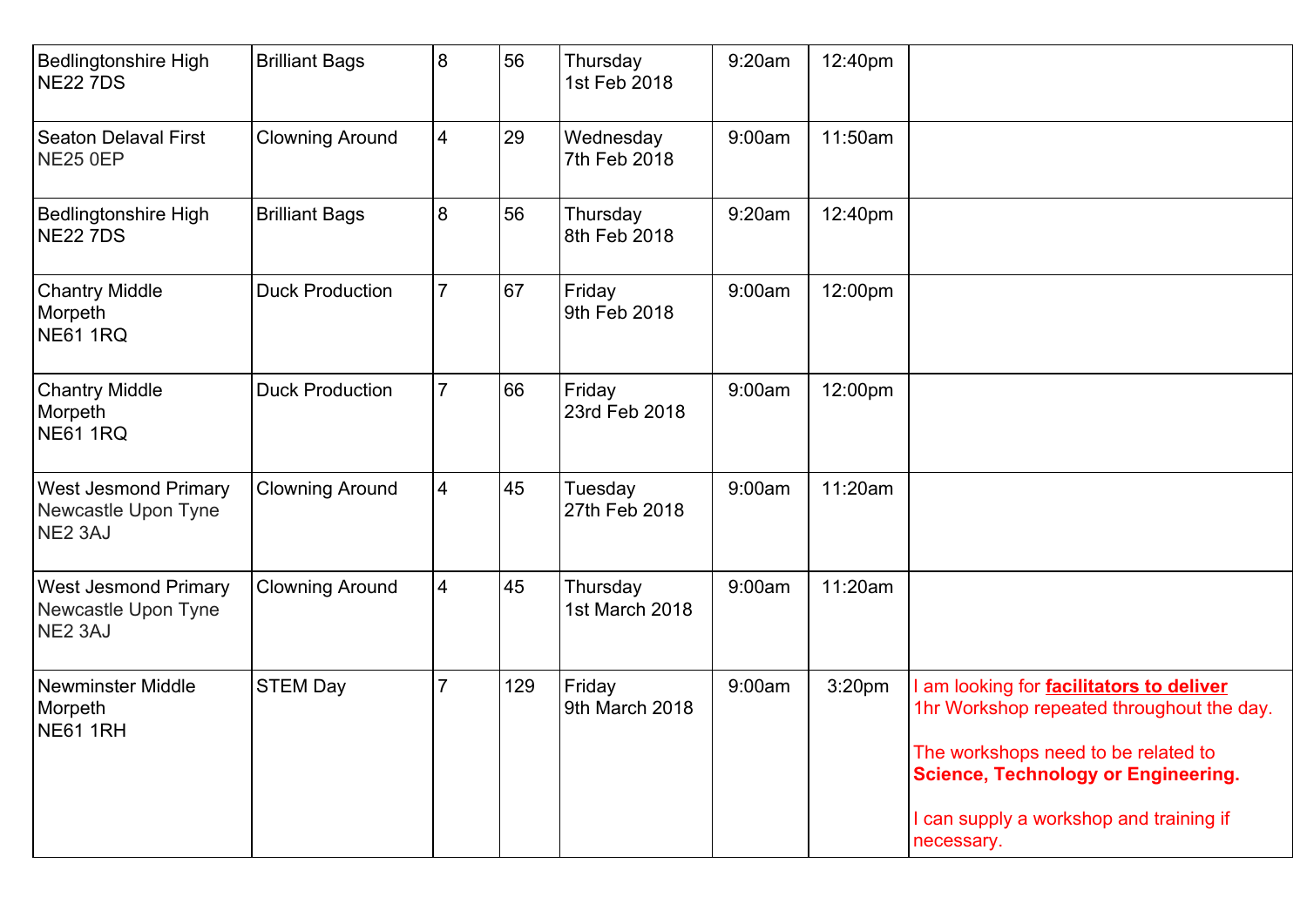| <b>Highfield Middle</b><br>Prudhoe<br><b>NE42 6EY</b> | <b>Clowning Around</b>                  | 5                       | 51  | Tuesday<br>13th March 2018   | 9:00am | 12:00pm            |                                                                                                                                                                                                                                    |
|-------------------------------------------------------|-----------------------------------------|-------------------------|-----|------------------------------|--------|--------------------|------------------------------------------------------------------------------------------------------------------------------------------------------------------------------------------------------------------------------------|
| <b>Highfield Middle</b><br>Prudhoe<br><b>NE42 6EY</b> | <b>Clowning Around</b>                  | 5                       | 50  | Wednesday<br>14th March 2018 | 9:00am | 12:00pm            |                                                                                                                                                                                                                                    |
| Meadowdale Academy<br>Bedlington<br><b>NE22 6HA</b>   | <b>Career Speed</b><br>Dating           | 8                       | 100 | Friday<br>16th March 2018    | 9:10am | 12:00pm            |                                                                                                                                                                                                                                    |
| <b>Highfield Middle</b><br>Prudhoe<br><b>NE42 6EY</b> | <b>Duck Production</b>                  | 8                       | 120 | Monday<br>19th March 2018    | 9:00am | 12:00pm            |                                                                                                                                                                                                                                    |
| <b>Chantry Middle</b><br>Morpeth<br><b>NE61 1RQ</b>   | <b>Enterprise Day</b><br>School's Cool! | Whole $ 526 $<br>School |     | Friday<br>23rd March 2018    | 9:00am | 3:20 <sub>pm</sub> | am looking for ambassadors to <b>facilitate</b><br>(after receiving training) School's Cool! The<br>same activity will be running in 16<br>classrooms all day.<br>am also looking for ambassadors to<br>support in each classroom. |

### **Are you interested in hosting a Sector Tour Bus Event?**

I arrange site visits to your place of work (for approx 15 students) to raise job awareness and to help students better understand your sector, your organisation and job roles.

### **Overview (this is flexible)**

- Site tour
- Brief overview of your organisation and job roles within
- Meeting and working with staff across the business